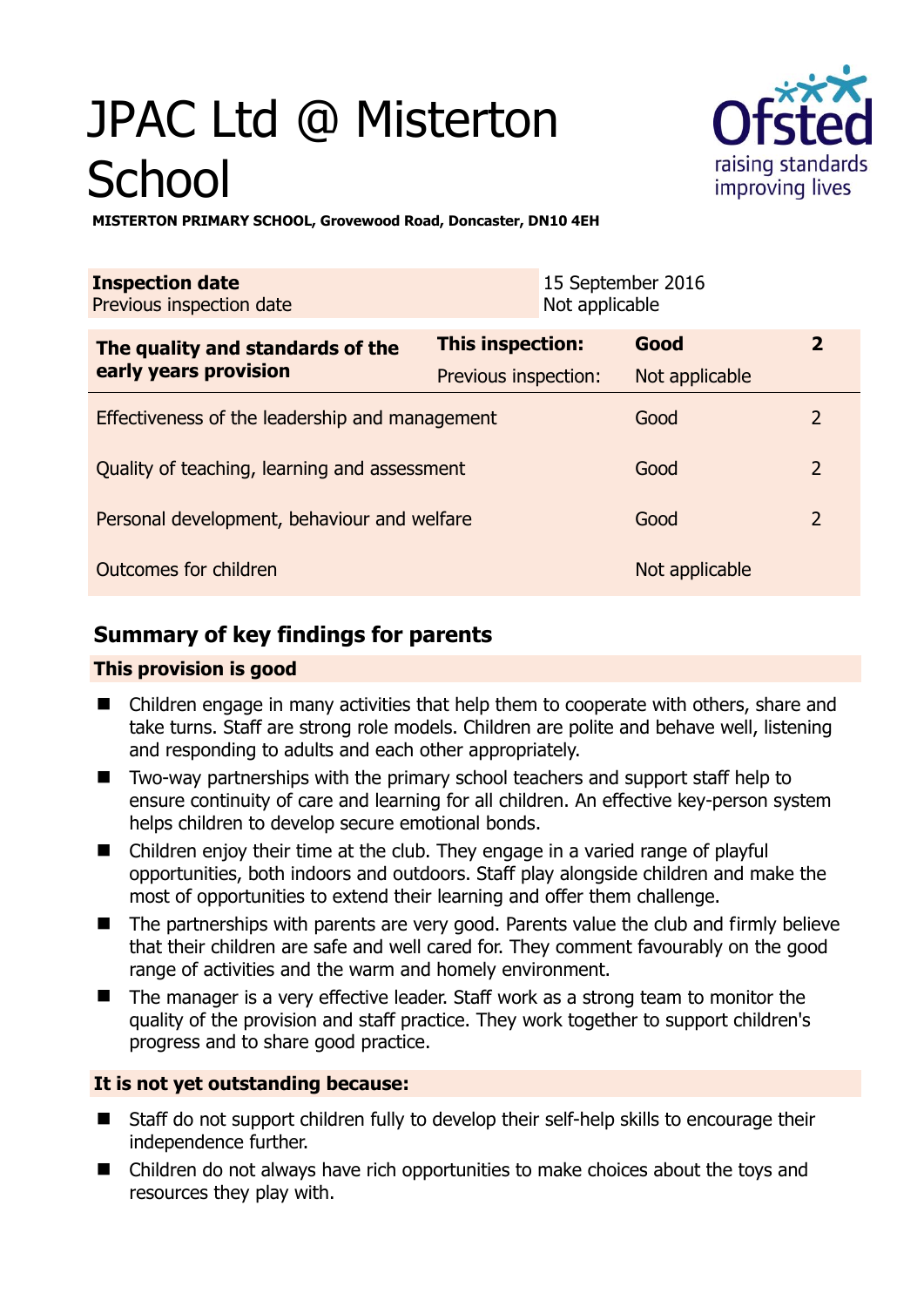# **What the setting needs to do to improve further**

#### **To further improve the quality of the early years provision the provider should:**

- support children to develop their self-help skills further
- $\blacksquare$  improve opportunities for children to make independent choices about the activities and resources they access.

#### **Inspection activities**

- The inspector looked at the premises and the resources available to the children.
- A range of documentation was looked at, including the club's self-evaluation, policies and procedures and children's records.
- The inspector discussed safeguarding arrangements and safeguarding training with staff and the manager.
- Discussions were held with a number of parents and their views and comments were taken into account.
- The inspector spoke to staff and children during the inspection and observed children at play, both indoors and outdoors.
- The inspector completed a joint observation with the club manager.
- $\blacksquare$  The inspector checked evidence of the suitability and qualifications of staff working within the club.

#### **Inspector**

Jane Rushby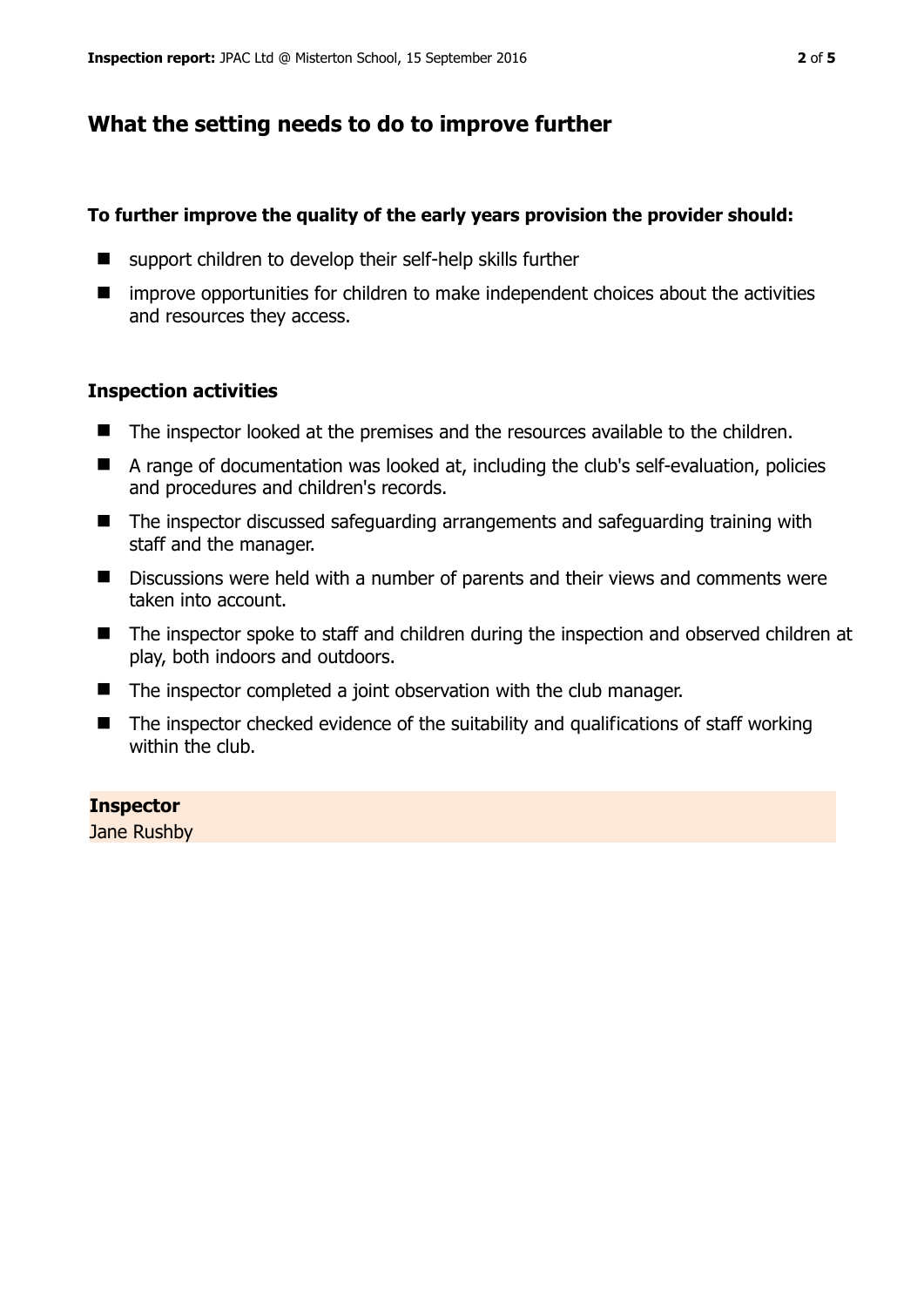## **Inspection findings**

#### **Effectiveness of the leadership and management is good**

The arrangements for safeguarding are effective. Staff can recognise the signs and symptoms of possible abuse and are confident about how to record and report concerns regarding a child's welfare. The provider has robust systems for the recruitment, vetting and induction of new staff. Regular supervision of staff ensures their continued suitability to work with children and identifies any training needs. The manager and staff understand the importance of ensuring that the premises are safe for children to use. They carry out visual checks prior to children attending and undertake annual risk assessments to ensure any hazards are minimised. Parents and children are asked for their views on the quality of the provision to help with the club's effective self-evaluation. Staff have a strong connection with the host school. Younger children have their learning needs discussed. There are effective systems to share details of those children who need extra support and care. Children benefit from good use of many parts of the school premises, such as the hall and playgrounds.

#### **Quality of teaching, learning and assessment is good**

Staff encourage children to enhance their learning at school through the club's fun activities. They plan activities around children's individual interests to help to ensure children have enjoyable and stimulating experiences. Staff listen attentively as children chatter happily about their day. Children and staff engage in discussions that support children's growing conversational skills. Staff ask open questions and engage children in lively discussions as they talk about their school day. Children play imaginatively together. They have fun in the 'hair salon' where they enjoy creating new hairstyles. Children concentrate for long periods of time as they express their creativity during art and craft activities, using colourful materials. They can be seen negotiating and developing rules for the board games they play. This helps to develop the skills needed for their future learning.

#### **Personal development, behaviour and welfare are good**

There is a seamless transition from school to the club because staff also work in school during the day. Therefore, they work collaboratively with the school's teachers to meet the children's care needs and support their well-being. Staff meet before each session to discuss how to meet the needs of the children attending that day. They speak to teachers when they collect the children to know how they have been doing at school. Children develop secure bonds with staff. They behave well and older children play harmoniously with younger ones. A buddy system helps children to settle well and make friends. Children show caring attitudes towards one another as they help each other with games and activities. They enjoy being active with activities outdoors, where they learn to manage appropriate risks and develop their physical skills. For example, they climb lowlevel trees, play football and use hula hoops. Children learn to make healthy food choices as they enjoy a range of foods at snack time. They follow good hygiene routines and staff reinforce the importance of children washing their hands before eating.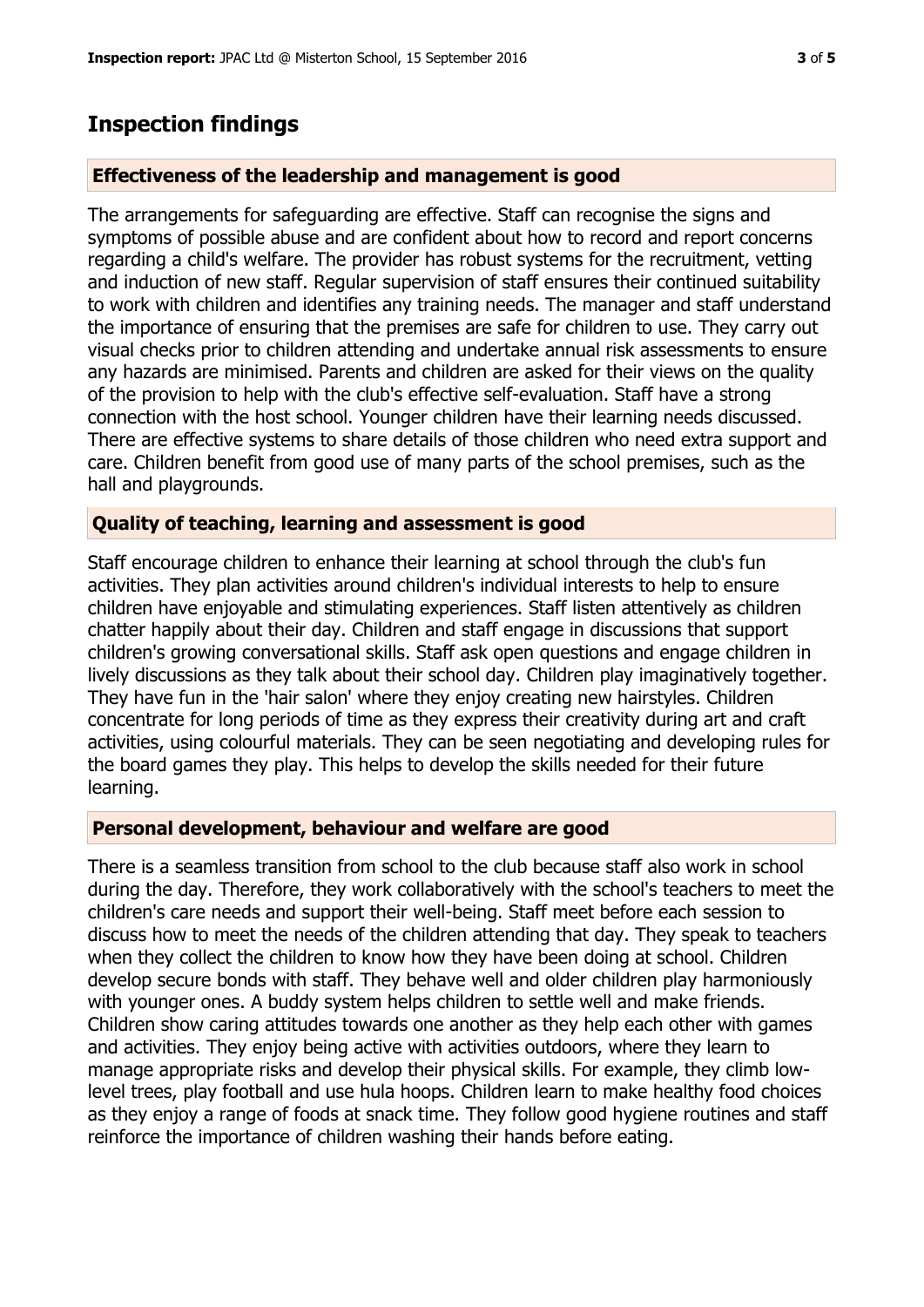# **Setting details**

| Unique reference number                             | EY482038                                                                             |  |
|-----------------------------------------------------|--------------------------------------------------------------------------------------|--|
| <b>Local authority</b>                              | Nottinghamshire                                                                      |  |
| <b>Inspection number</b>                            | 994358                                                                               |  |
| <b>Type of provision</b>                            | Out of school provision                                                              |  |
| Day care type                                       | Childcare - Non-Domestic                                                             |  |
| <b>Registers</b>                                    | Early Years Register, Compulsory Childcare<br>Register, Voluntary Childcare Register |  |
| Age range of children                               | $4 - 11$                                                                             |  |
| <b>Total number of places</b>                       | 24                                                                                   |  |
| Number of children on roll                          | 59                                                                                   |  |
| Name of registered person                           | <b>JPAC Limited</b>                                                                  |  |
| <b>Registered person unique</b><br>reference number | RP901134                                                                             |  |
| Date of previous inspection                         | Not applicable                                                                       |  |
| <b>Telephone number</b>                             | 07971957839                                                                          |  |

JPAC Ltd @ Misterton School was registered in 2014. It is situated in Misterton Primary School in Misterton, Doncaster. The club employs two members of childcare staff. One holds a childcare qualification at level 3 and the other holds a Playwork Qualification at level 3. The club opens Monday to Friday during term time only. Sessions are Monday to Thursday from 3.30pm until 6pm and on Friday from 3.30pm until 5.15pm. Staff provide support for children who have special educational needs or disability.

This inspection was carried out by Ofsted under sections 49 and 50 of the Childcare Act 2006 on the quality and standards of provision that is registered on the Early Years Register. The registered person must ensure that this provision complies with the statutory framework for children's learning, development and care, known as the early years foundation stage.

Any complaints about the inspection or the report should be made following the procedures set out in the guidance 'Complaints procedure: raising concerns and making complaints about Ofsted', which is available from Ofsted's website: www.gov.uk/government/organisations/ofsted. If you would like Ofsted to send you a copy of the guidance, please telephone 0300 123 4234, or email enquiries@ofsted.gov.uk.